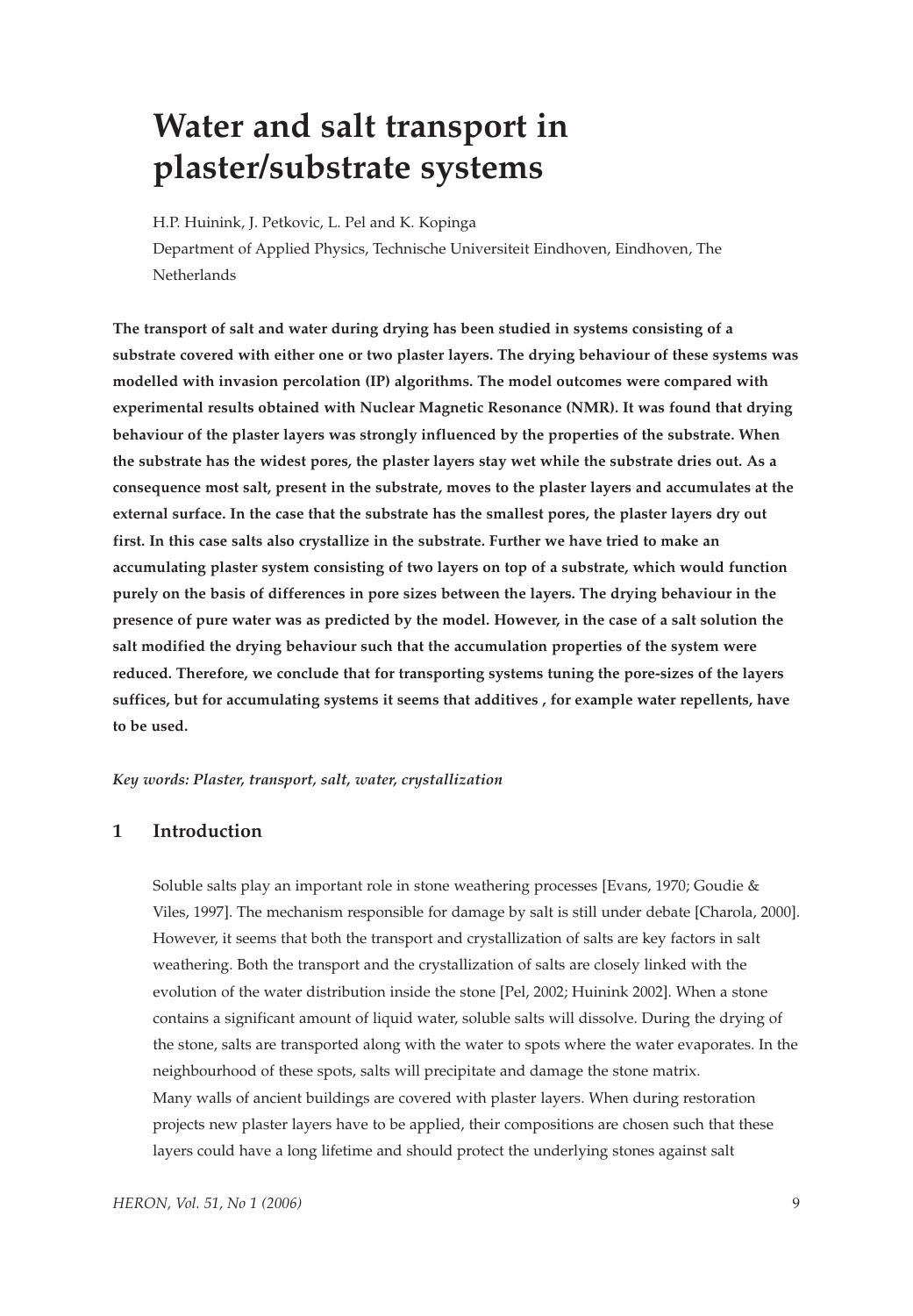weathering. Often it is assumed that the plaster performance is an intrinsic property of the plaster material itself. However, transport processes are generally non-local phenomena. Therefore, it seems logical that the nature of the underlying substrate, the stone, will also influence the performance of the plaster layer. In this paper we will discuss the interaction between the substrate and the plaster layer. The focus will be on salt transport and precipitation during drying. Especially, the influence of the pore structure will be investigated. First, we will discuss in section 2 what is known about drying and salt transport in homogeneous porous media. In section 3 a model based on invasion percolation (IP) algorithms is introduced and used to predict the drying behaviour of plaster/substrate systems. Nuclear Magnetic Resonance (NMR), our main experimental technique, is briefly discussed in section 4. In section 5 experiments on plaster/substrate systems are presented. Measurements on substrates covered with two plaster layers, potential accumulating systems, are discussed in section 6. Finally, in section 7, the conclusions are drawn.

# **2 Homogeneous porous media**

#### *2.1 Drying*

The motions of salts through a drying porous media can only be understood when the drying process itself is understood. The drying behaviour of homogeneous porous media has been studied for many decades. Especially, isothermal drying processes driven by gradients in the vapour density have been studied in great detail both on a macroscopic and microscopic (porescale) level [Brakel, 1980; Le Bray 1999]. Here we briefly review the most important outcomes of all these studies.

When an object dries, water inside this object evaporates and escapes from the object as a vapour. The water can reach the external surface of this object via vapour diffusion or liquid flow. The vapour diffusion flux can be described with the following diffusion equation,

$$
\vec{J}_w = -D_w \nabla \rho \tag{1}
$$

where  $\vec{J}_w$  [mol/m<sup>2</sup>s],  $D_w$  [m<sup>2</sup>/s] and  $\rho$  [mol/m<sup>3</sup>] are the vapour flux, diffusion coefficient and molar density, respectively. The liquid flow can be described with Darcy's law:

$$
\vec{q} = -\frac{k}{\eta} \nabla p \tag{2}
$$

In this equation  $\vec{q}$  [m/s],  $k$  [m<sup>2</sup>],  $\eta$  [kg/ms] and  $p$  [N/m<sup>2</sup>] are the liquid volume flux, the permeability, the viscosity and the pressure. It has to be remarked that both *D* and *k* are functions of the amount of liquid water present in the system. - *q*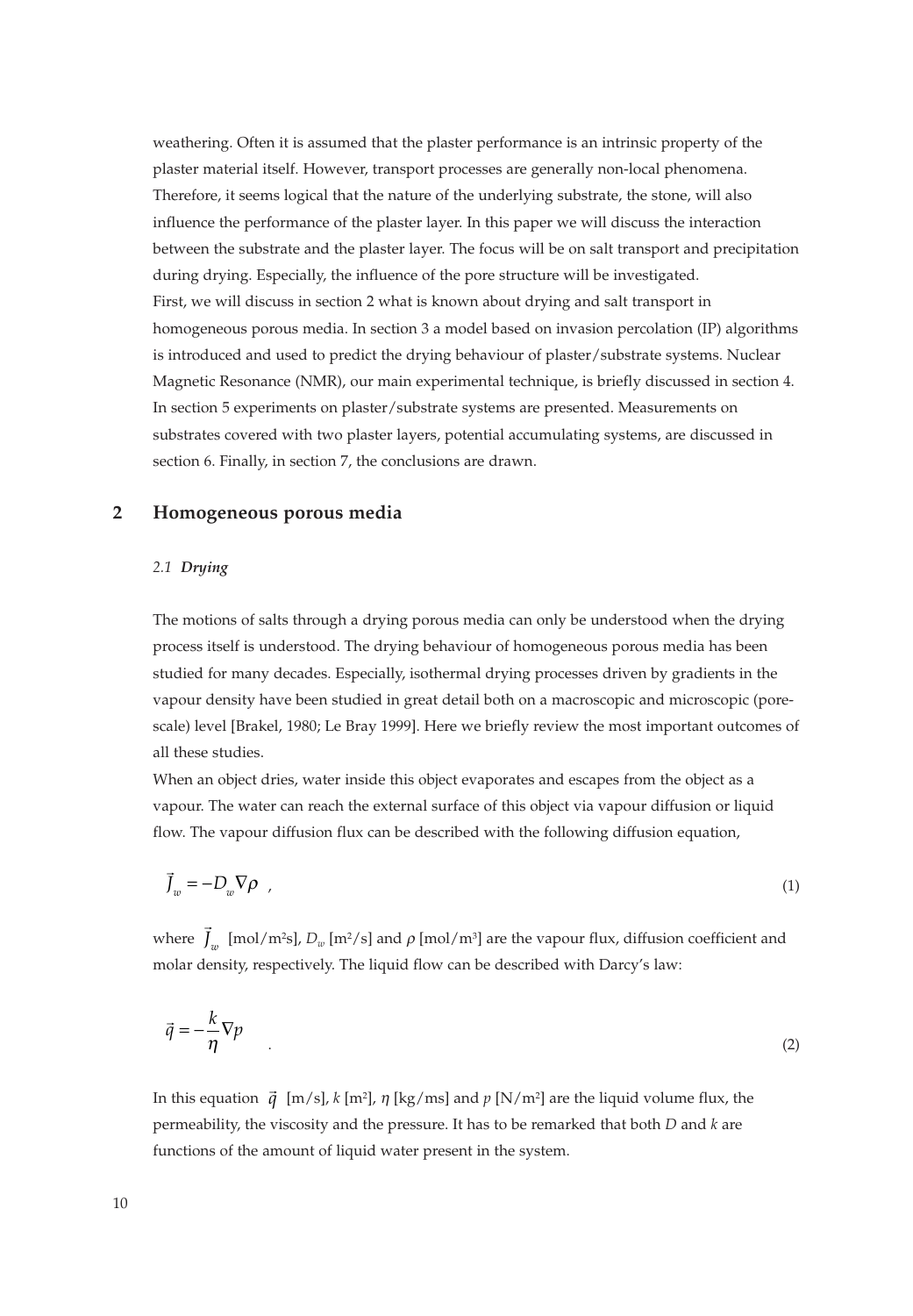Generally, two drying regimes are observed, which are closely related with the two modes of transport described above. These regimes are clearly visible in NMR measurements [8], figure 1. In the first drying phase the water is rather uniform distributed over the sample. In this phase the drying rate is more or less constant, which indicates that the rate-limiting step is the vapour transport outside the porous medium. This also means that water transport goes mainly through a network of liquid water that spans the complete sample. Vapour transport is not very important in this phase. In the second drying phase a front develops, which moves into the material. During this phase the drying rate decreases and the evaporation process significantly slows down. In this phase the transport of liquid water over long distances is hindered. The water network consists of separate water clusters, which are not connected or have poor hydraulic contacts. As a consequence, water at the back of the sample cannot be transported towards the evaporation front and the clusters at the evaporation front are consumed. This results in the formation of a front. Now the rate-limiting step is the diffusion of water vapour from the drying front towards the external boundary of the object.

The transition between the two drying phases is a percolation transition. The sample-spanning network breaks down in clusters with limited or no contact. This percolation process can be understood with the help of invasion percolation (IP) models [Le Bray, 1999]. In these models pores are emptied sequentially. The capillary pressure determines this sequence,

$$
P_c \approx 2\sigma \cos \phi / r \tag{3}
$$

where  $P_c$  [N/m<sup>2</sup>],  $\sigma$  [N/m],  $\phi$  and  $r$  [m] are the capillary pressure, the surface tension, the contact angle and the pore radius, respectively. Most building materials are water wet, which means that  $\phi < 90^\circ$ . During a drying process air will invade the pores with lowest entry pressure (capillary pressure), which are the widest pores. As long as there is a good hydraulic contact, these invasions will occur all over the sample (this is the first drying regime). When the network has broken down, invasion will only take place in the clusters at the evaporation front. In the case of pure water, this transition will occur when the amount of liquid water fills 20-30% of the total pore-space.

However, there are indications that salts like NaCl and NaNO3, which are soluble up to very high concentrations, shift this transition point to much lower water contents. This indicates that these salts improve the hydraulic contacts between the separate clusters of liquid-filled pores significantly. We think that these salts promote the formation of thick water films at the pore walls and thereby facilitate liquid water flow through "empty" pores. Due to such films, separate clusters may still communicate [Yiotis, 2004].

Finally, we want to stress that it follows from equation 3 that the pore-size distribution (PSD) of a material plays a key role in the drying process. This is the main reason why we have focussed in our study of two-layer systems on the influence of the pore structure of both layers.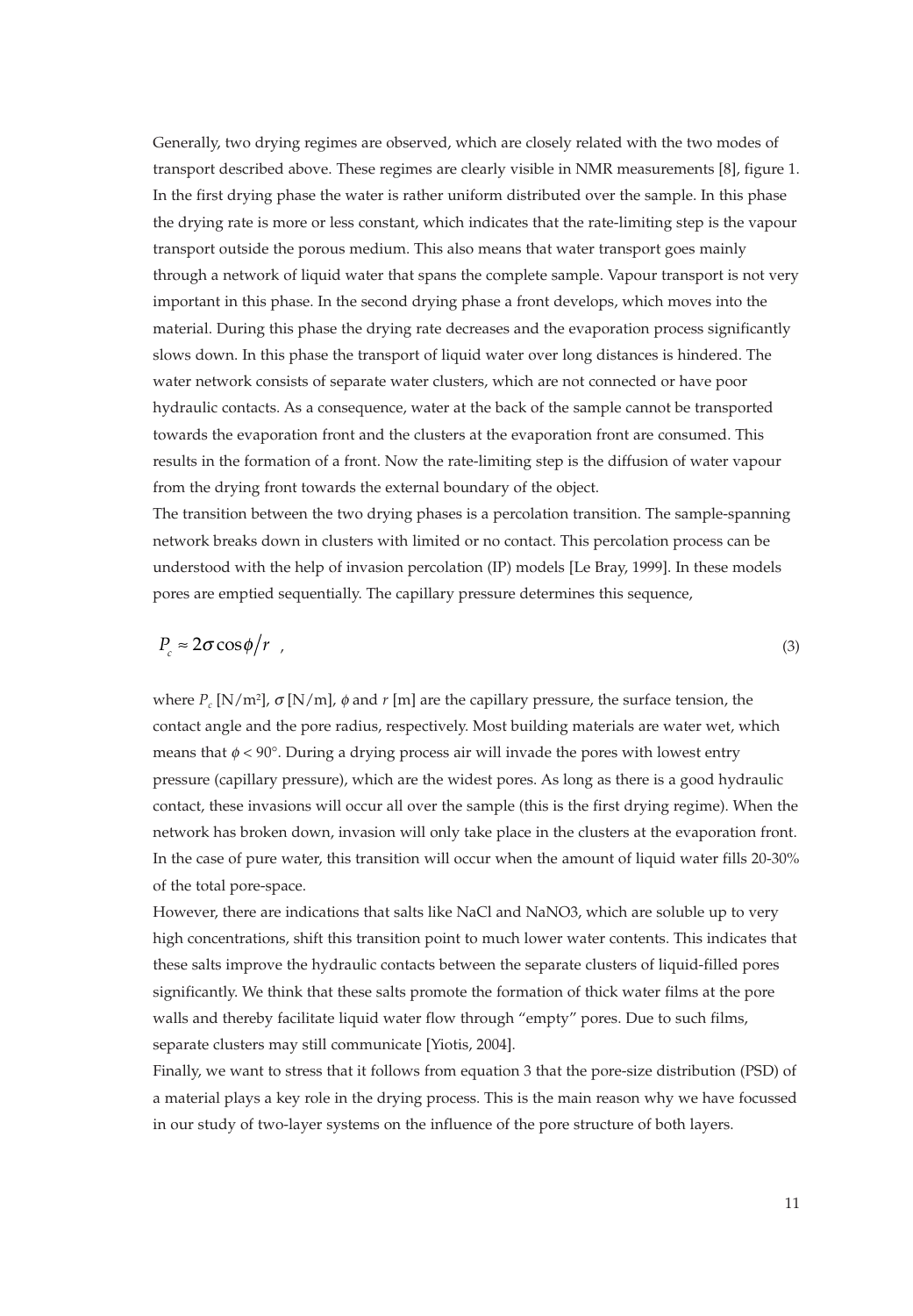#### *2.2 Salt transport and precipitation*

The motion of soluble salt is closely linked with the presence of liquid water. Obviously, salt can only travel over "long distances" in the first drying phase. In the second drying phase the mobility of salt is limited by the size of the separate clusters of liquid water. In the first drying phase salt can move by diffusion and advection with the water. The relative importance of both transport mechanisms can be estimated with the so-called Peclet number [Dullien, 1991]:



*Figure 1: Moisture profiles in a fired-clay brick during a single-side drying experiment. The moisture profiles were measured with NMR [Pel, 1996].*

$$
Pe \equiv \frac{UL}{D_s} \quad . \tag{4}
$$

In this expression *U* [m/s], *L* [m] and Ds [m<sup>2</sup>/s] are the absolute value of the liquid velocity, the sample size and the diffusion coefficient of salt, respectively. With help of this number two limiting cases can be distinguished: advection domination (*Pe*>>1) and diffusion domination (*Pe*<<1). In figure 2 salt profiles are shown, which illustrate both cases. The profiles were measured with NMR [Pel, 2002]. When advection dominates (*Pe*>>1), the salt is dragged with the water towards the evaporation front. At this front water evaporates and therefore salt accumulates. When diffusion dominates (Pe<<1), concentration differences are suppressed and the salt concentration is the same throughout the complete sample.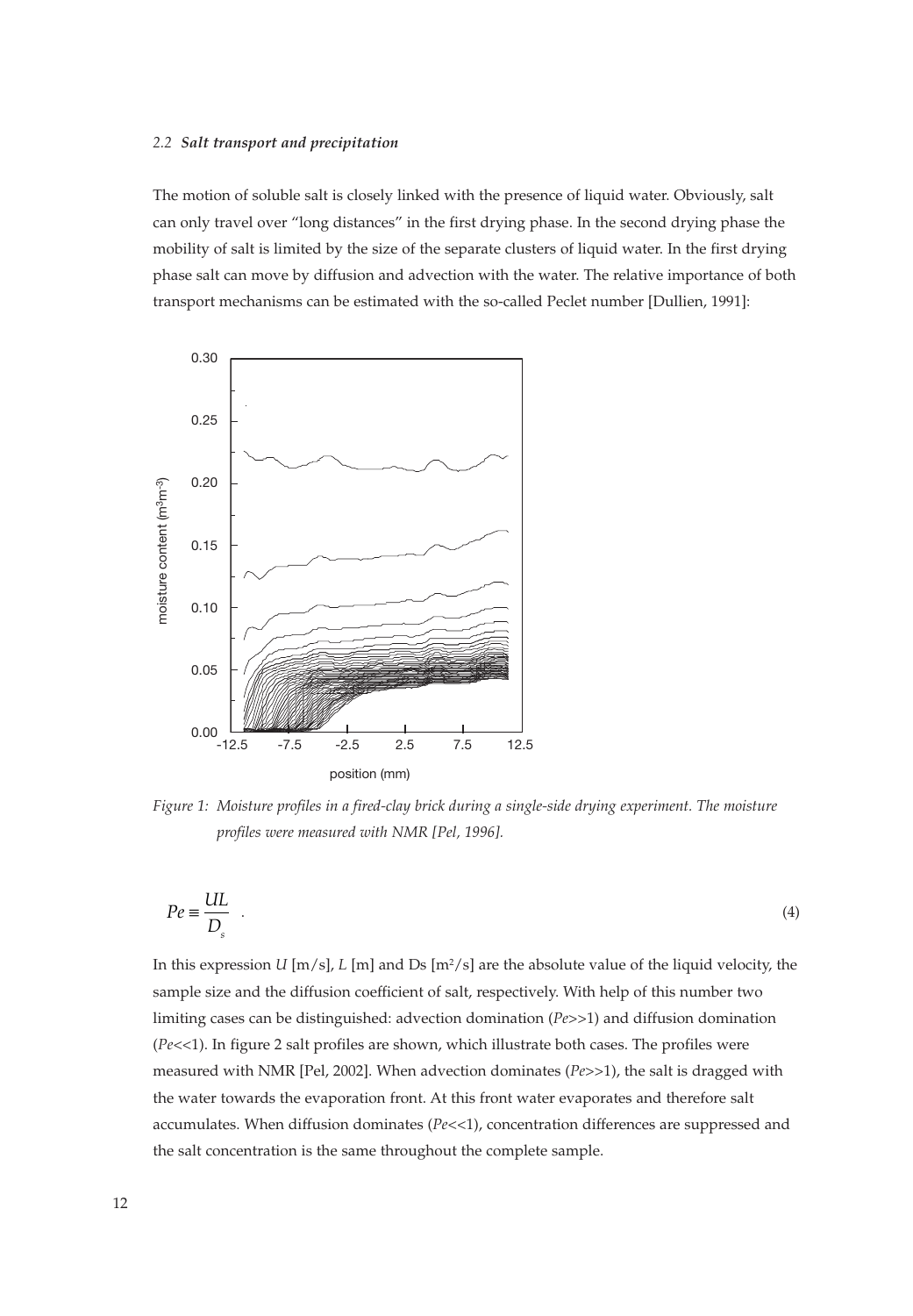

*Figure 2: Na concentration profiles in a fired-clay brick during a single-side drying experiment. The concentration profiles were measured with NMR [Pel, 2002].*

Due to the fact that the amount of liquid water decreases during drying sooner or later dissolved salt precipitates. When the drying process is still in the first phase, the locations where salts precipitate are related with the dominating transport mechanism. In the case that *Pe*>>1 salts accumulate in a narrow region close to the external boundary. At a certain moment the salt concentration exceeds the solubility limit and salts may precipitate. Therefore, we can conclude that advection dominated transport will lead to salt crystallization close to the external boundary. In the case that *Pe*<<1 salt will remain uniformly distributed throughout the porous medium. Due to the fact that water evaporates the salt concentration will increase. When the concentration goes over the solubility limit, salt will precipitate. In this particular case, salt crystals are formed all over the sample.

When the drying process is in its second phase, where liquid water is present in isolated clusters, salt will always crystallize in the vicinity of its host cluster. Therefore, in this phase salt crystals will be formed all over the sample.

# **3 Model**

It has been shown that the ingress of air during a drying process obeys the rules of invasion percolation (IP) algorithms [Le Bray, 1999; Huinink, 2003]. Therefore, the first stage of the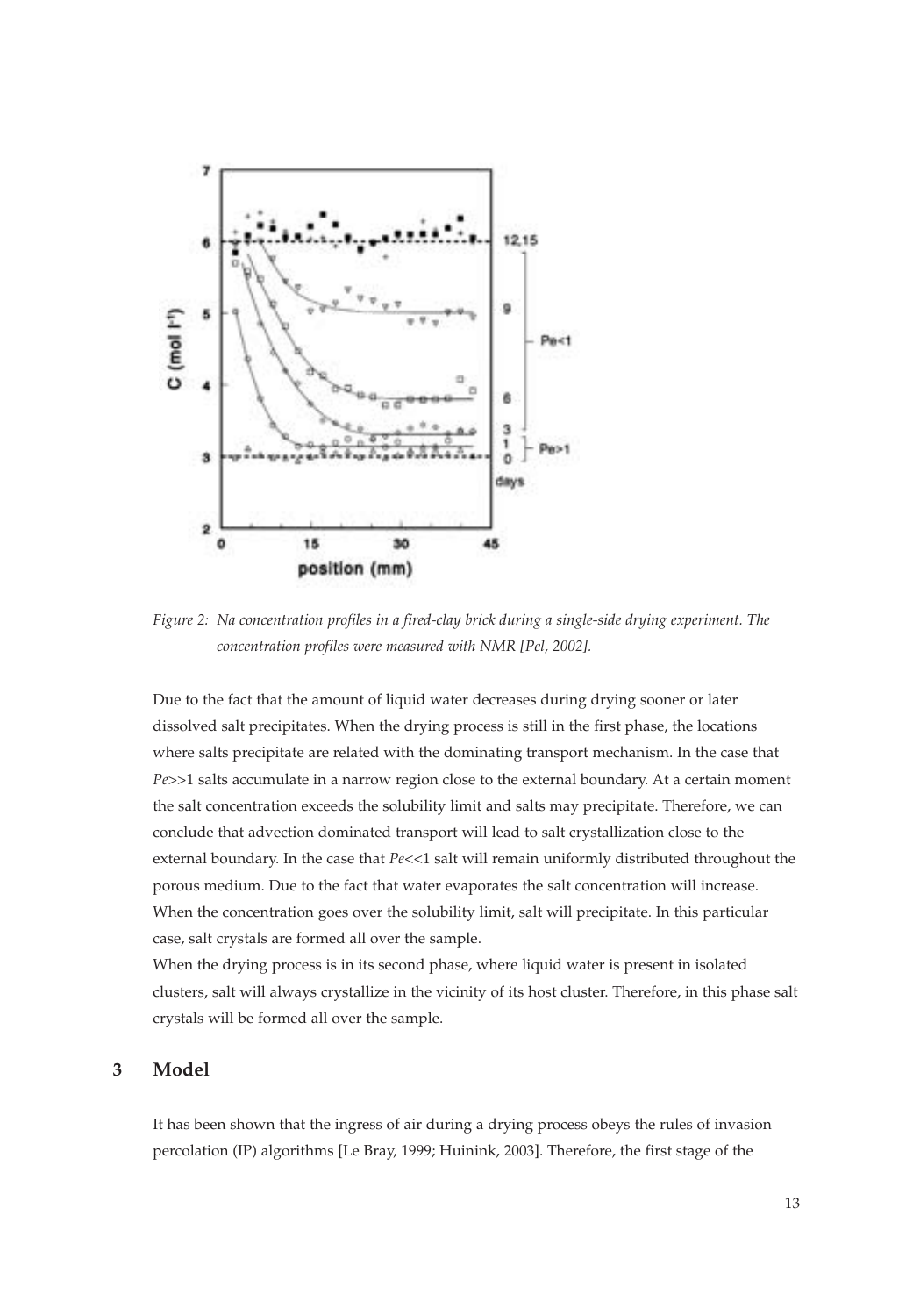drying process can be described completely by standard IP models. We have used IP to model the drying process in a layered structure.

The porous structure is described as a cubic network. A node in the network represents a pore with a certain radius *r*. In our simulations we distribute the radii according to a uniform distribution function  $\alpha(r)$ . In the remainder of this article or paper we will refer to the pore-size distribution with the abbreviation PSD. The PSD is defined such that,

$$
\int_{0}^{\infty} \alpha(r) dr = 1 \tag{5}
$$

The uniform distribution is given by the following expression,

$$
\alpha(r) = \begin{cases}\n0 & r < R - W/2 \\
W^{-1} & R - W/2 < r < R + W/2 \\
0 & r > R + W/2\n\end{cases}
$$
\n(6)

where *R* and *W* respectively are the mean and the width of the distribution. Obviously a lognormal-type of distribution is more realistic then the uniform one. Nevertheless a uniform distribution is very useful from a scientific point of view. Results generated with this distribution are much easier to interpret, which is helpful for understanding the essential physics underlying the problem. In the case that a system consists of several layers with different pore structures every layer *k* has its own PSD  $\alpha_k$  characterized by a width  $W_k$  and average  $R_k$ .

The ingress of air is simulated as follows. When air invades a pore, it has to push away water. In order to do so the capillary pressure has to be overcome, see equation 3. It follows from this equation that air invades much easier large pores than small pores. Therefore, at each simulation step we search for the widest pore filled water and next to an empty pore. This pore is emptied. In this way an air cluster grows into the porous medium. At each step we check whether or not the water network completely spans the system. When this is not the case (the water is present in isolated clusters) the simulation run is ended. This point is called the fragmentation point FP. Before the FP the water network spans the complete system and salts can migrate towards the surface. After the FP water is distributed in isolated clusters and long distance migration of salt is impossible. It has to be remarked that the analogy between IP models and the drying process makes sense up to this point and therefore the model should only be used before the FP.

Finally, it has to be remarked that we do not obtain absolute timescales for drying by using the pure IP model as we do. Nevertheless the sequence in which pores are emptied is predicted correctly. In order to calculate evaporation rates one should also describe the vapour diffusion explicitly [Le Bray, 1999; Huinink, 2003].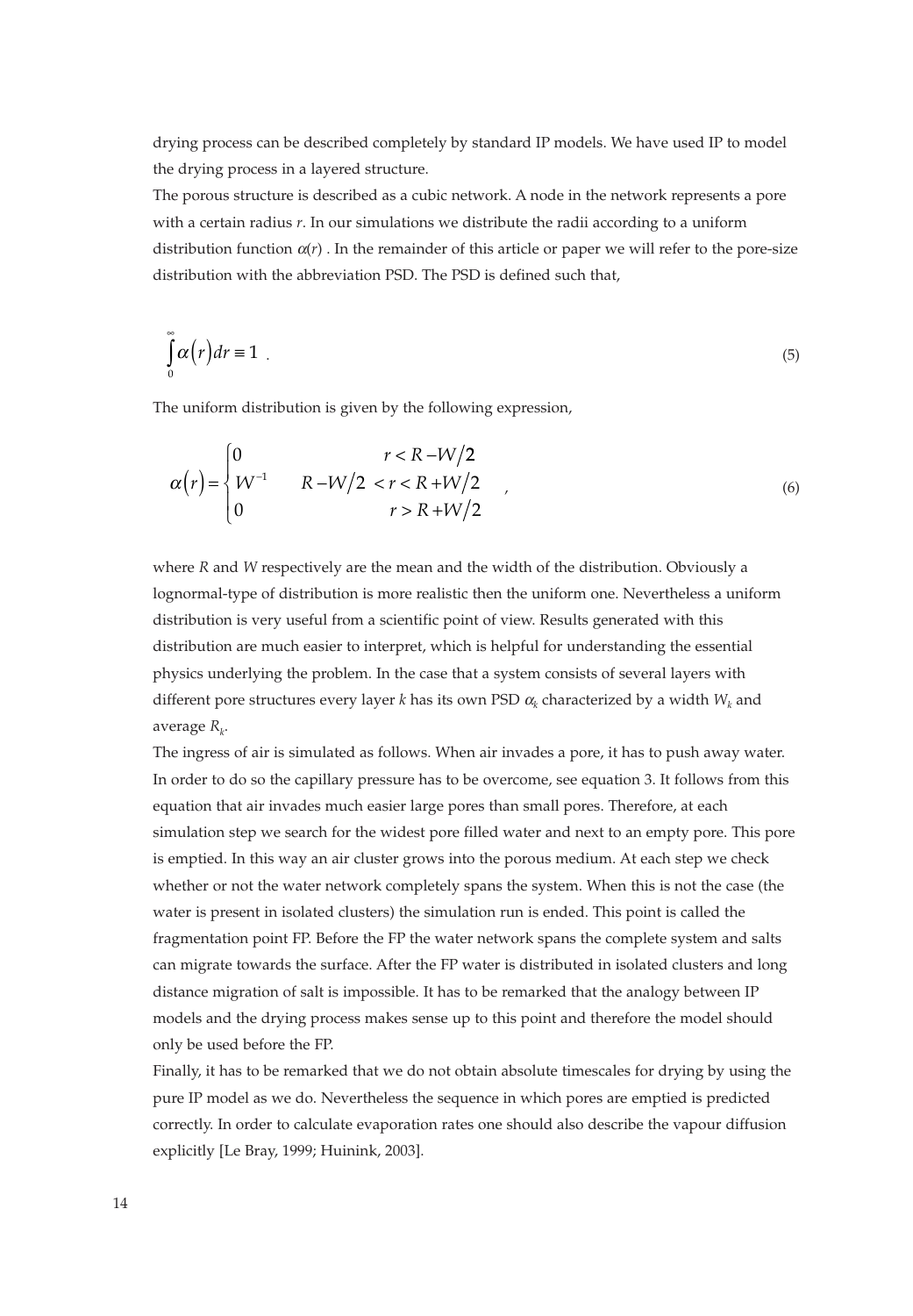

*Figure 3: The NMR scanner that has been used in the research discussed in this paper. The sample is positioned in the area where the "set-up" is located, which is between the poles of the magnet.*

## **4 Experimental methods**

We have used a home built NMR scanner, which is able to probe <sup>1</sup>H and <sup>23</sup>Na nuclei simultaneously, figure 3. Therefore, the distribution of water and sodium salts can be measured. Here we briefly discuss the working principle. For a more detailed discussion we refer to the literature [11]. In the presence of a magnetic field all nuclei with a magnetic moment have a certain resonance frequency, which is called the Lamor frequency, <sup>ν</sup> [Hz],

$$
v = \gamma B / 2\pi \tag{7}
$$

where *B* [T] and γ[Hz/T] are the magnitude of the magnetic field and the gyromagnetic ratio of the nucleus (the value of γ is different for different nuclei), respectively. By exciting the nuclei with a radio-frequency signal with a frequency equal to this Lamor frequency, the amount of nuclei can be measured. In order to be able to measure profiles, the magnetic field is tuned such that its magnitude varies linear with position:

$$
B = B_0 + G(x - x_0) \tag{8}
$$

where G  $[T/m]$  and  $B_0$  [T] are the gradient in the magnetic field, the magnitude of the field at a reference position  $x_0$ , respectively. The measurement set-up is illustrated in figure 4 [Pel, 2002].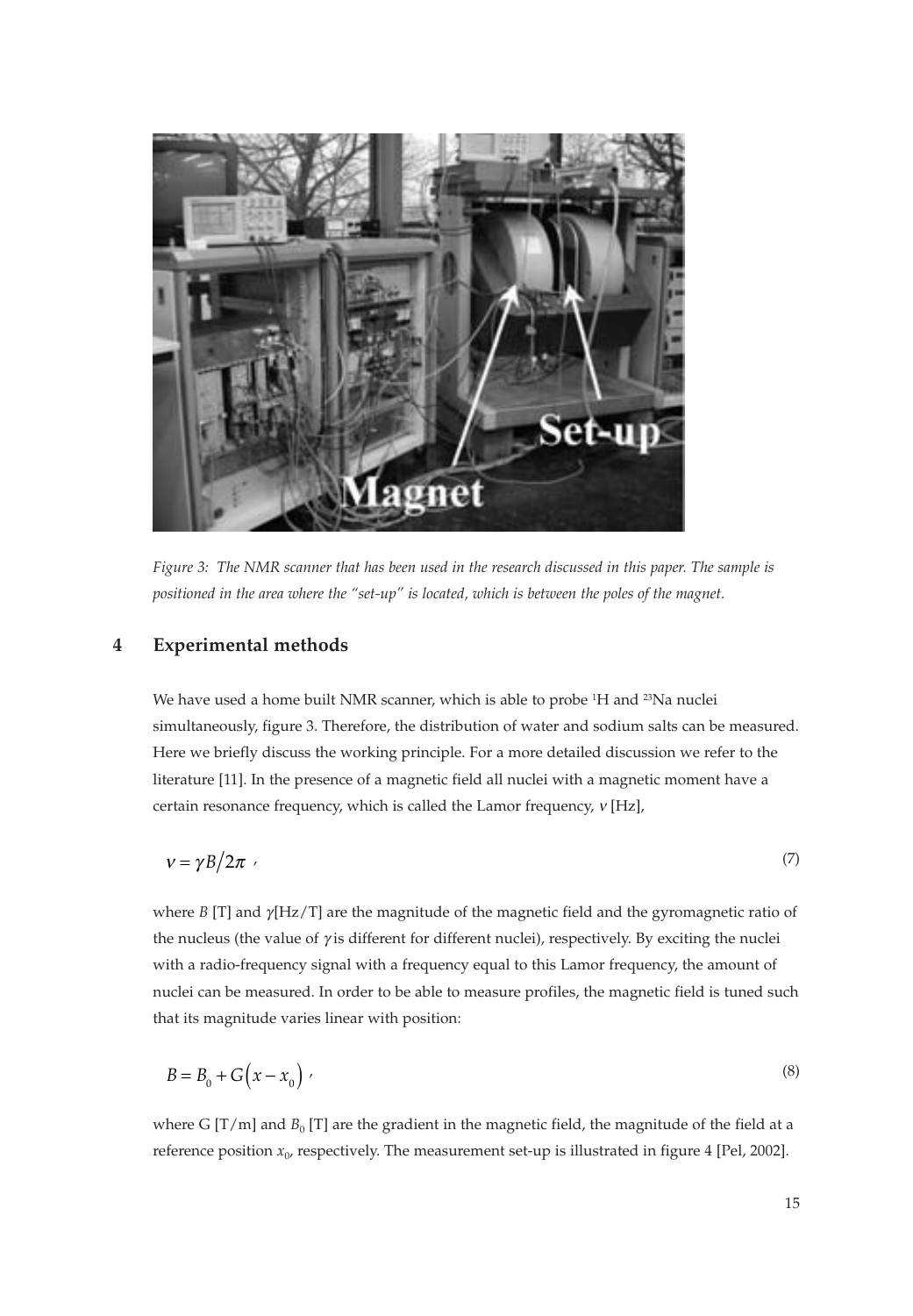With the help of a step motor the sample is positioned such that the <sup>1</sup>H and <sup>23</sup>Na profiles can be measured at every position. At the bottom of the sample holder a vessel with a NaCl solution with a known concentration is placed, which serves as a standard. In our set-up only the Na<sup>+</sup> dissolved in water can be measured; crystallized salt does not contribute to the signal. The sample is only open at the topside. Dry air is blown over this side to induce drying.



*Figure 4: The experimental set-up for drying experiments. With the help of a step motor the sample is positioned such that the 1H and* 23*Na profiles can be measured at every position. At the bottom of the sample holder a vessel with a NaCl solution is placed, which serves as a standard. The sample is only open at the topside. Dry air is blown over this side to induce drying.*



*Figure 5: Saturation profiles during drying as calculated with an IP model in a plaster/substrate system in which the plaster has the smallest pores. The x-coordinate refers to a node in the network. Profiles are shown for different percentages empty pores: 1, 10, 20 and 37%.*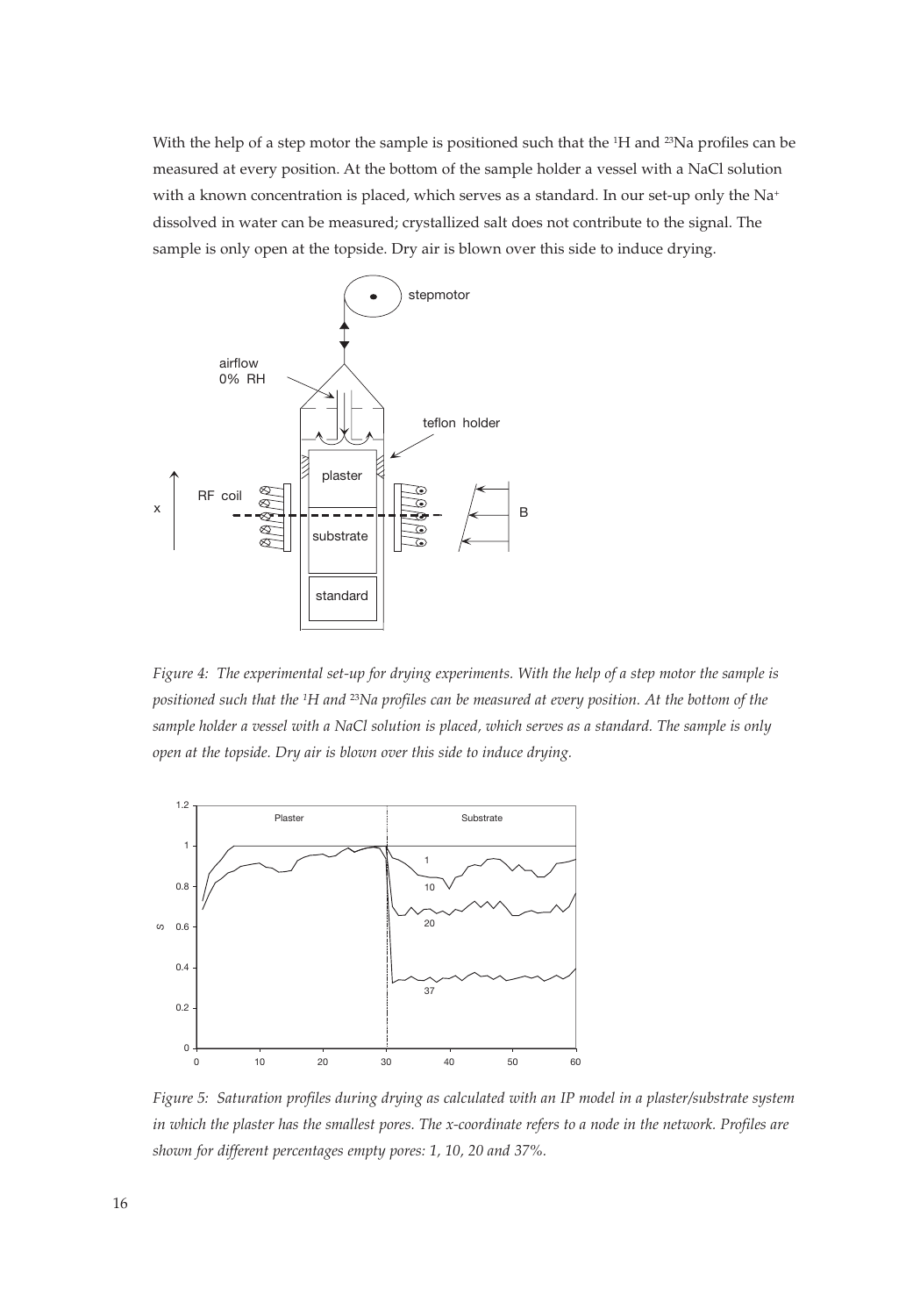## **5 Plaster/substrate systems**

#### *5.1 Model predictions*

Here we present results of simulations with the model described in section 3. We focus on two extreme cases: a) the pores in the substrate are much wider than the pores in the plaster layer  $(R_{sub} - W_{sub}/2 > R_{plast} + W_{plast}/2)$  and the opposite  $(R_{sub} + W_{sub}/2 < R_{plast} - W_{plast}/2)$ . In figure 5 the saturation profiles are plotted for the system in which the substrate has the widest pores. In this system air first invaded the pores in the substrate although the evaporating interface is plaster surface. The substrate is invaded first because it has the widest pores, with the lowest capillary pressure (equation 3), and therefore the least resistance against air invasion. Results for a system in which the substrate has the smallest pores are shown in figure 6. In this particular case air first invades the plaster. Now the pores in the plaster have the lowest capillary pressure and the least resistance against air invasion.

These differences in drying behaviour will strongly influence the salt accumulation behaviour. In systems where the substrate has the widest pores, most salts will be transported from the substrate into the plaster. Most salt will end up in the plaster layer. This will not be the case when the substrate has the smallest pores. Because the plaster layer dries first all salt present in the substrate will remain in this layer. Therefore, we expect that in this particular case a lot of salt will crystallize in the substrate too.



*Figure 6: Saturation profiles during drying as calculated with an IP model in a plaster/substrate system in which the substrate has the smallest pores. The x-coordinate refers to a node in the network. Profiles are shown for different percentages of empty pores: 1, 10, 20 and 33%.*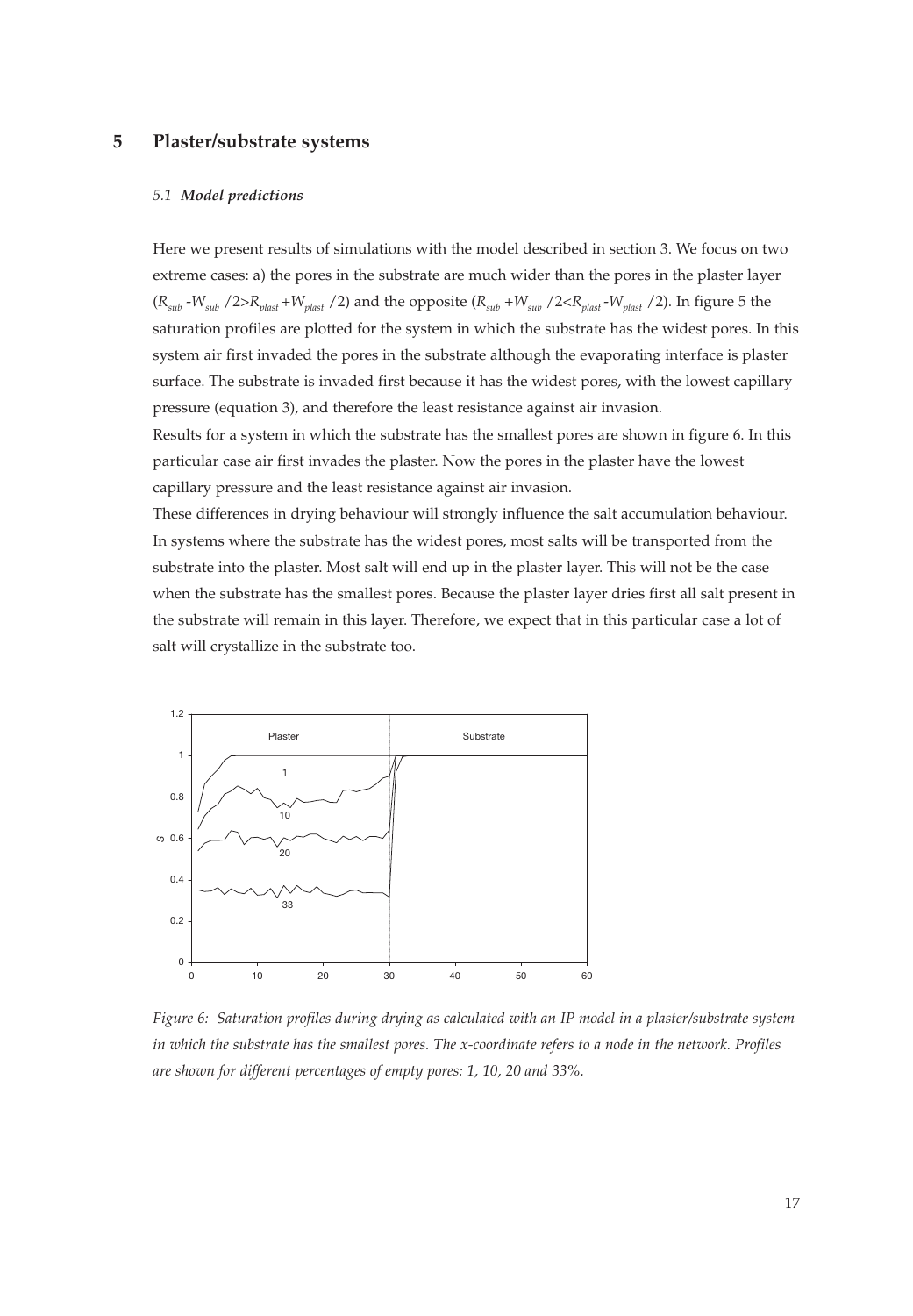

*Figure 7: The samples used in the experiments. Either one (I and II) or two plaster layers (III and IV) have been applied on the substrate. Bentheimer sandstone (I, III and IV) and calcium-silicate brick (II) were used as substrates. In all cases the plaster layer adjacent to the substrate was a cement/lime/sand* layer. The top-layers of the samples III and IV were a pointing mortar and gypsum-layer, respectively.



*Figure 8: The pore-size distributions (PSD) of the plaster/Bentheimer (left) and plaster/calcium-silicate (right) two-layer systems. These curves have been measured with mercury intrusion porosimetry (MIP). The solid lines represent the PSD of the substrates (Bentheimer or calcium-silicate). The dashed lines are the curves of the plaster layer.*

#### *5.2 Experiments*

## *5.2.1 Materials*

In order to investigate the influence of the pore-structure on salt transport and accumulation in two-layer systems, we have applied the same plaster on two different substrates (I and II in figure 7). The plaster was made of lime, cement and sand in the ratio 4:1:10  $(v/v)$ . As substrates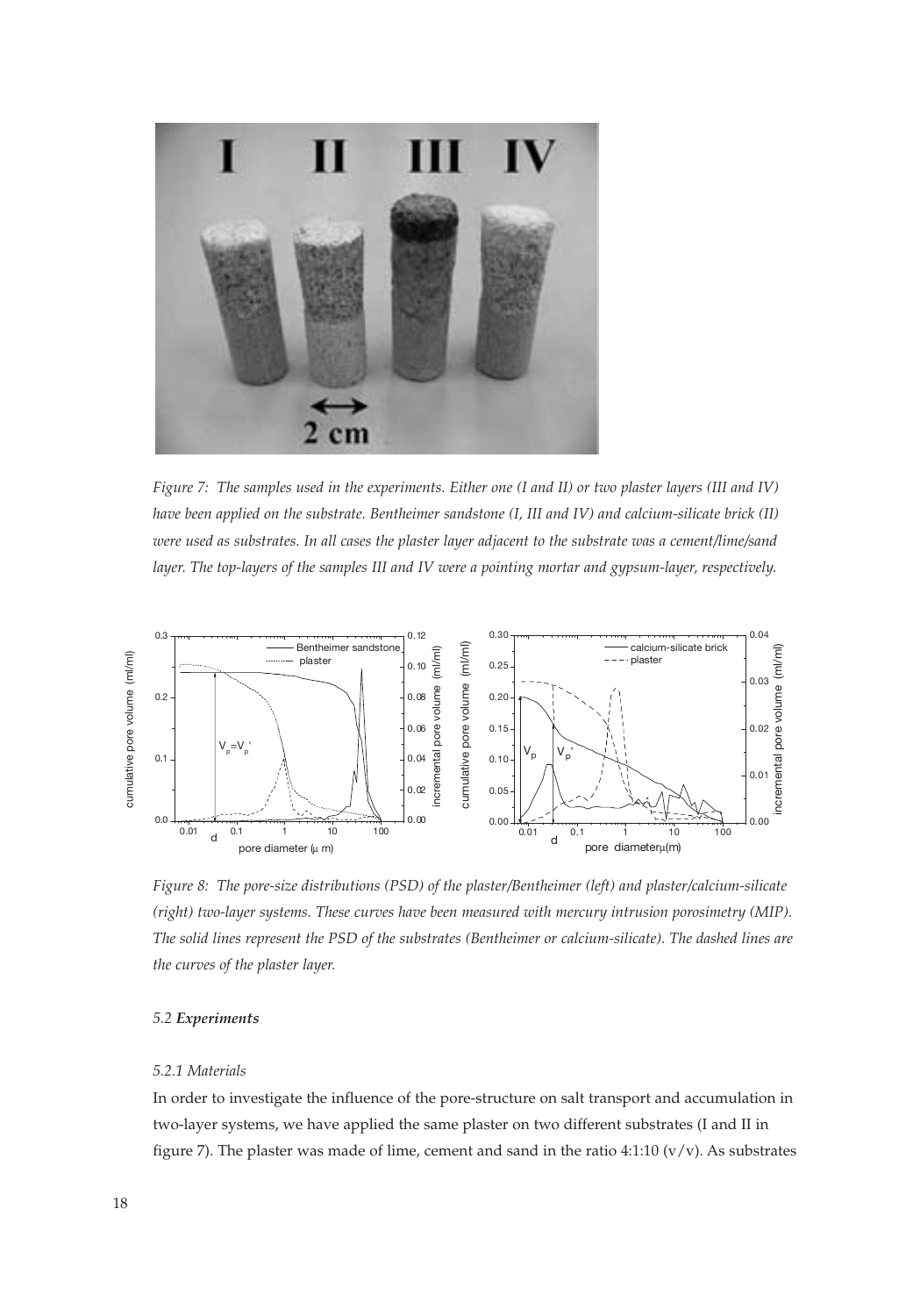we have chosen a Bentheimer sandstone (I) and a calcium-silicate brick (II). In the rest of this paper we will refer to these systems with B (Bentheimer) and CS (calcium-silicate brick). These substrates have completely different pore-size distributions, which is illustrated in figure 8. The PSD of the plaster is peaked around 1 μm, but has long tails. The Bentheimer has a very narrow PSD, peaked around 50 μm. The calcium-silicate has a very wide PSD. It has a significant amount of pores with very small sizes  $(\sim 20 \text{ nm})$ . It has also a fraction of very big pores (> 10 μm). The important point is that the pores of the plaster are smaller than the pores in the Bentheimer, but they are bigger than an important fraction of the pores in the calcium-silicate.



*Figure 9: The drying of a Bentheimer/plaster system saturated with pure water. The water profiles (left) and the total amounts in the plaster and the substrate (right) are shown. The topside, where water could escape the sample, was located at the air/plaster interface.*

# *5.2.2 Pure water*

First the drying behaviour of the two systems has been measured in the absence with salt. The topside, where water could escape from the sample, was in both systems located at the air/plaster interface. Results for the Bentheimer/plaster system are shown in figure 9. In figure 9 the water profiles are shown and the total amounts in the Bentheimer and the plaster layer. Although the Bentheimer is located at the back of the sample, air first invades this layer. In a later stage the plaster layer also starts to dry. At low moisture contents in the plaster a front is formed in the plaster, which moves into this layer. The formation of this front indicates that the liquid water is distributed in separate cluster with limited hydraulic contact. The drying behaviour of the calcium/silicate system is completely different, see figure 10. The most important difference is the fact that in CS system the plaster layer dries out first. After 40 h the substrate still contains a significant amount of water, while the plaster is nearly dry. The drying behaviour of both systems can be understood from their PSD, figure 8. As we have discussed in section 2.1 the first pores that are emptied during a drying process are the pores with the lowest capillary pressure, which are according to equation 3 the widest pores. In the B system the widest pores are located in the substrate. This explains why air first invades the Bentheimer and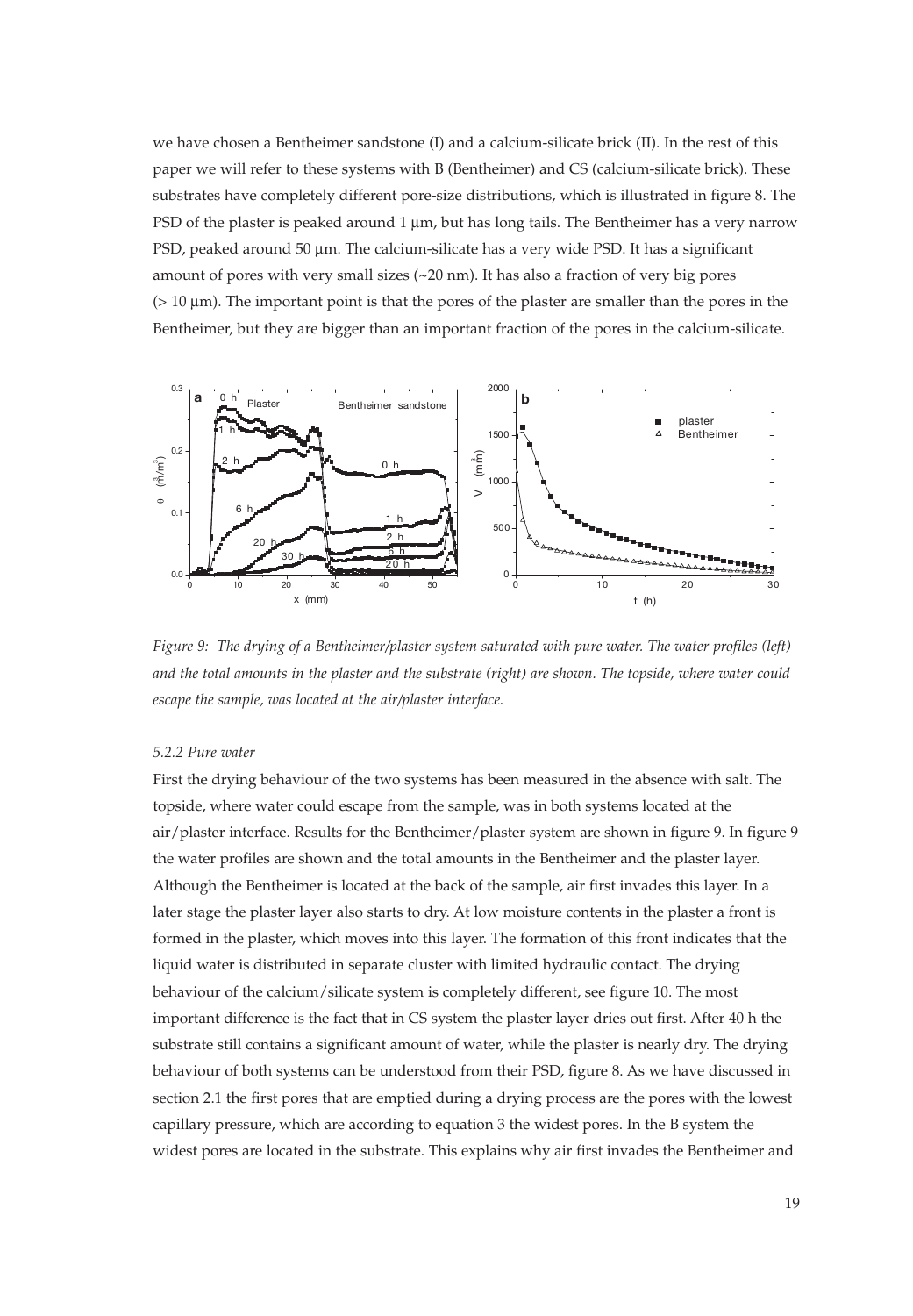later the plaster. It also explains why the substrate of the CS system still contains a lot of water, while the plaster is nearly dry. The substrate, a calcium-silicate brick, has many small pores. These small pores are not easy invaded by air due to the high capillary pressures. Therefore, water will remain as long as possible in these pores and the substrate will contain a lot of water.



*Figure 10: The drying of a calcium-silicate/plaster system saturated with pure water. The water profiles (left) and the total amounts in the plaster and the substrate (right) are shown. The topside, where water could escape the sample, was located at the air/plaster interface.*

## 5.2.3 Salt solutions

We have also studied the drying behaviour of the same systems in the presence of salt. Both systems were saturated with a 4 M NaCl solution. Again the topside, where water could escape from the sample, was located at the air/plaster interface. The water and the dissolved Na were measured. In section 5.2.5 we will discuss Na-behaviour during this experiments. Here we focus on the transport of the water.

In figure 11 the water profiles and the total amounts of water during drying are shown for the B system. As in the absence of salt air first invades the Bentheimer substrate and later on the plaster. However, remarkable differences between the drying in the presence (figure 11) and absence (figure 9) are observed. First of all, salt slows down the drying process. Due to the presence of salt the equilibrium relative humidity of liquid water decreases. As a consequence the driving force for the evaporation process, a gradient in relative humidity over the external boundary layer, decreases. Secondly, salt suppresses the formation of a drying front even in the late stage of the drying process. Although, the liquid water is distributed in separate clusters of pores, these clusters can easily exchange water. They stay in good hydraulic contact, which might indicate that salt could promote the formation of thick wetting films.

In the case of the CS system salt seems to affect the drying process in a similar fashion, figure 12. As in the presence of pure water, figure 10, the calcium-silicate substrate still contains a lot of water, when the plaster is nearly dry. The main influence of salt is again on the drying rate, which is reduced, and the drying front, which is suppressed.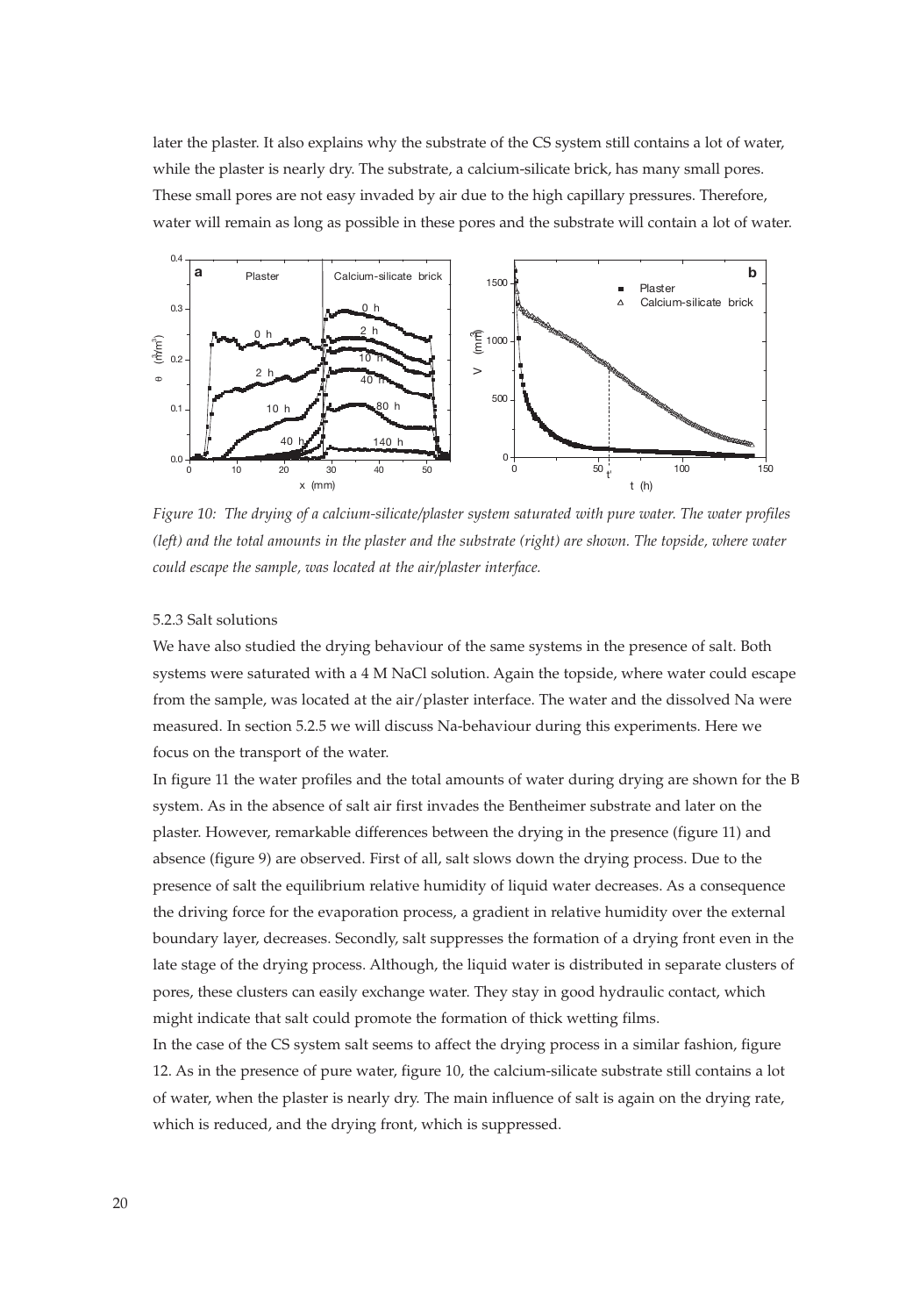

*Figure 11: The drying of a Bentheimer/plaster system saturated with a 4 M NaCl solution. The water profiles (left) and the total amounts of water in the plaster and the substrate (right) are shown. The topside, where water could escape the sample, was located at the air/plaster interface.*



*Figure 12: The drying of a calcium-silicate/plaster system saturated with a 4 M NaCl solution. The water profiles (left) and the total amounts of water in the plaster and the substrate (right) are shown. The topside, where water could escape the sample, was located at the air/plaster interface.*

#### *5.2.4 Substrate influence*

From our drying experiments we can already conclude that the transport and accumulation of salts will not solely depend on the plaster properties. It was observed that the order in which layers are invaded by air during the drying process is strongly influenced by the substrate. Although, the same plaster was used the drying of the system as a whole was significantly modified by the characteristics of the substrate. To be more precise, the difference in the pore structure between the plaster and the substrate is a key parameter. When the plaster has small pores compared to the substrate, the substrate will dry out while the plaster still contains a lot of water. In this case we expect that salts will be dragged into the plaster. Therefore, we expect accumulation of salts at the plaster/air interface, the external surface of the system. When the plaster has large pores compared to the substrate, the plaster will dry out first. In this particular case, we expect that much salt will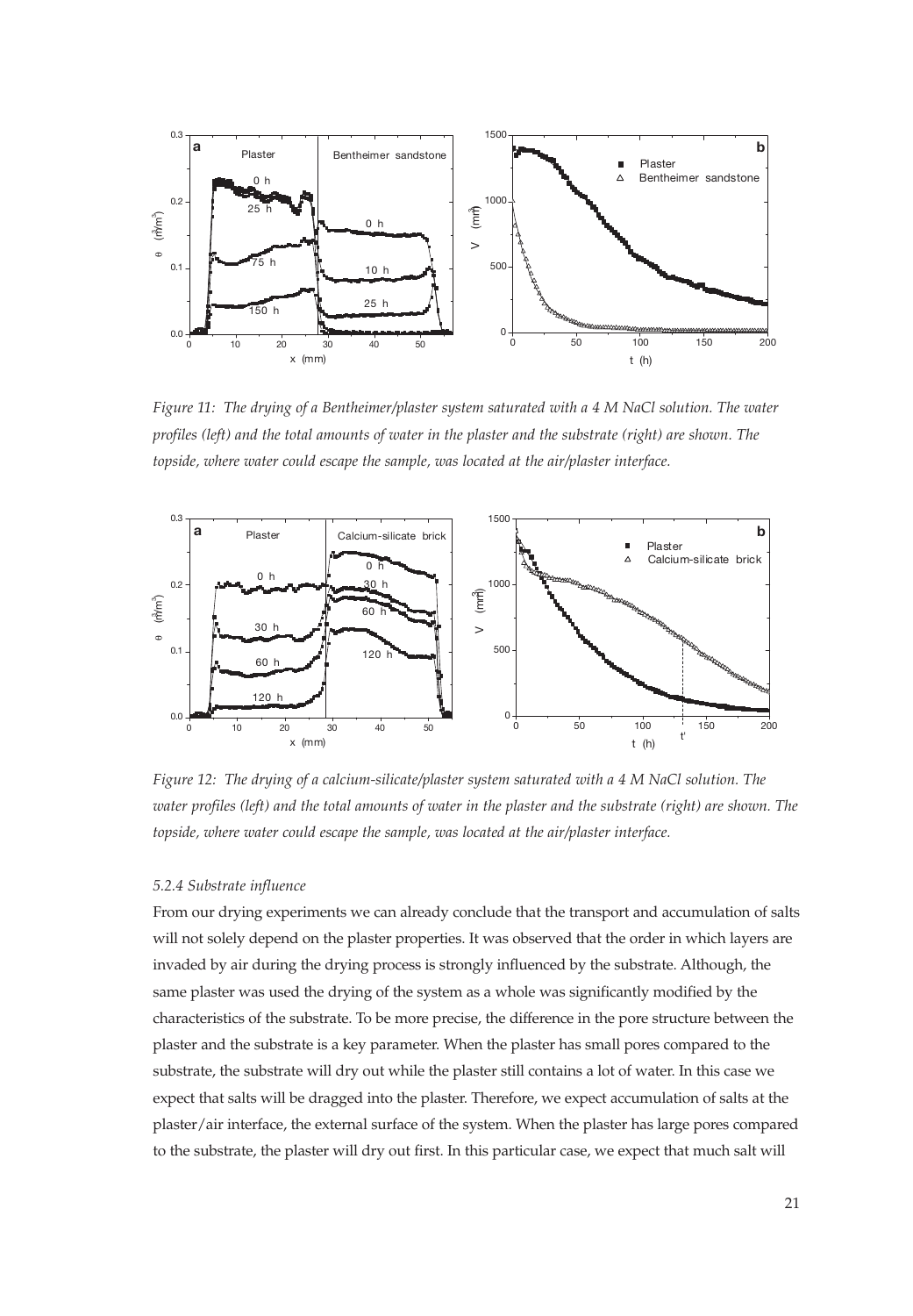stay in the substrate and precipitate in the substrate. Therefore, we expect that the performance of a plaster is closely related with the properties of the substrate on which it is applied. *5.2.5 Salt transport and accumulation*

In section 5.2 we have discussed the drying behaviour of the B and CS system in the presence of salt. In this experiments we have also measured the amounts of Na dissolved in water. In figure 13 the Na profiles and Na amounts are shown for the B system. In the first 25 hours the amount of salt in the Bentheimer layer decreases, while it increases in the plaster. The formation of a peak in the plaster layer indicates that advection is in the phase the dominant transport process for salt. In this period air invades the substrate and water flows from the substrate to the plaster, where it evaporates at the air/plaster interface. Along with the water salt is dragged from the substrate into the plaster. The peak grows until the salt solution is saturated. From this point on salt crystallizes. It follows from the Na-profiles that the salt initially crystallizes at the external surface. In the late stage of the drying process, the Na profiles in the plaster are uniform and salt crystallization will occur everywhere in the plaster layer. The important point is that the NMR data suggest that most salt will precipitate in the plaster layer and not in the substrate.



*Figure 13: The behaviour of dissolved Na during the drying of a Bentheimer/plaster system saturated with a 4 M NaCl solution. The Na profiles (left) and the total amounts of Na in the plaster and the substrate (right) are shown. The topside, where water could escape the sample, was located at the air/plaster interface.*

At the end of the drying process we have cut the sample in slices and analysed it with the help of ion-chromatography (IC). With this method the total amount of salt (dissolved and precipitated) can be determined. Results are plotted in figure 14. This plot confirms that most salt has been transported from the Bentheimer to the plaster layer. The salt distribution is peaked at the external surface (the plaster/air interface), which can be explained by the fact that in the beginning of the drying process a concentration peak has develop at the surface, see figure 13. In figure 15 the Na profiles and Na amounts are shown for the CS system. The sodium profiles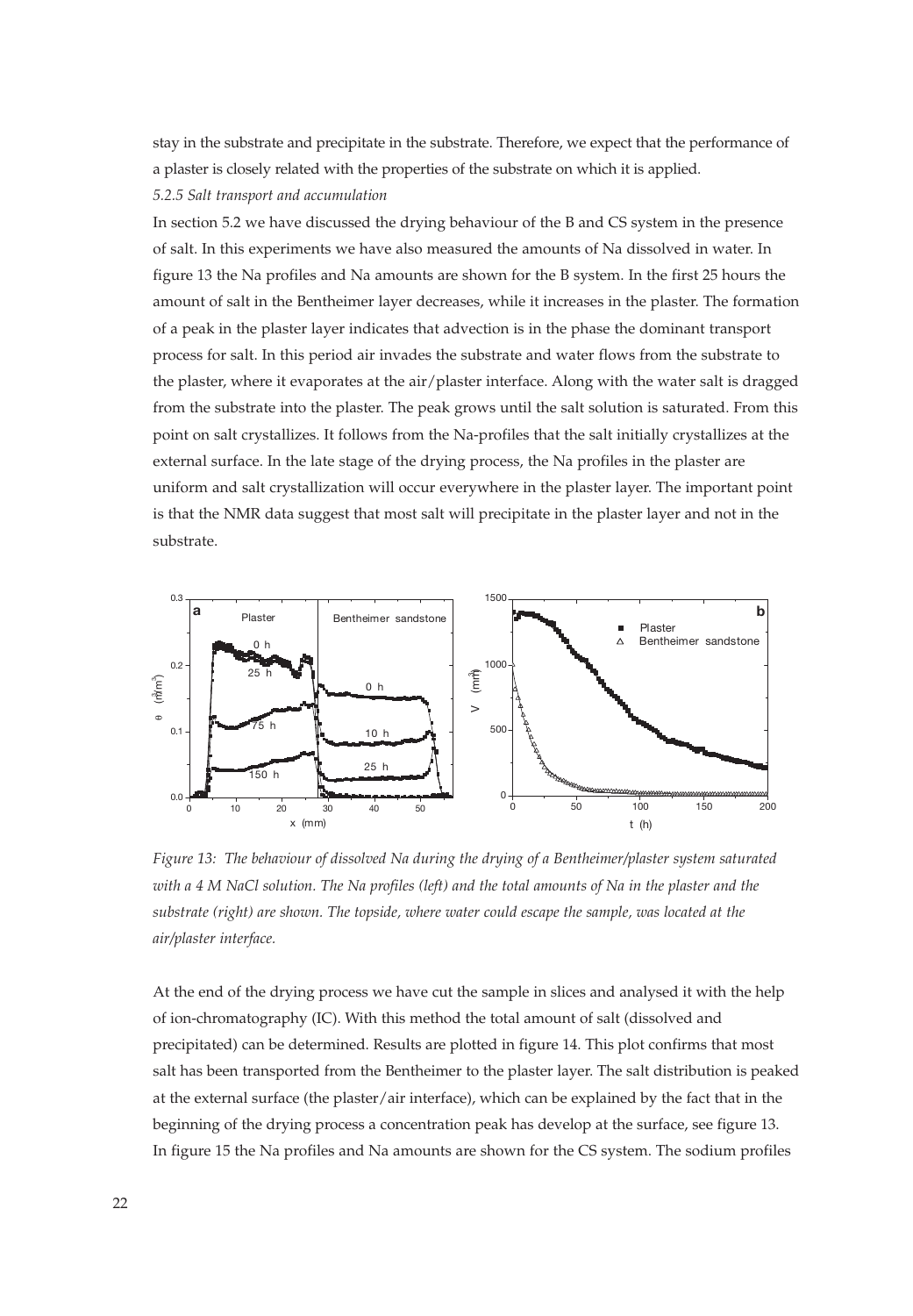seem to follow the drying profiles (figure 12). Overall the Na-signal decays much faster in the plaster layer then in the calcium-silicate brick. The signal decay in the plaster layer could indicate that either salt precipitates or it is transported to the substrate.



*Figure 14: The salt distribution at the end of the drying process as measured with ion-chromatography. The left part of the plot is the plaster layer and the right part the substrate.*



*Figure 15: The behaviour of dissolved Na during the drying of a calcium-silicate/plaster system saturated with a 4 M NaCl solution. The Na profiles (left) and the total amounts of Na in the plaster and the substrate (right) are shown. The topside, where water could escape the sample, was located at the air/plaster interface.*

Because we do not observe a significant increase of the Na signal in the substrate, we attribute the signal decay in the plaster to salt crystallization. From both the moisture and salt profiles it can be concluded that initially most salt will precipitate in the plaster. In the later stage of the drying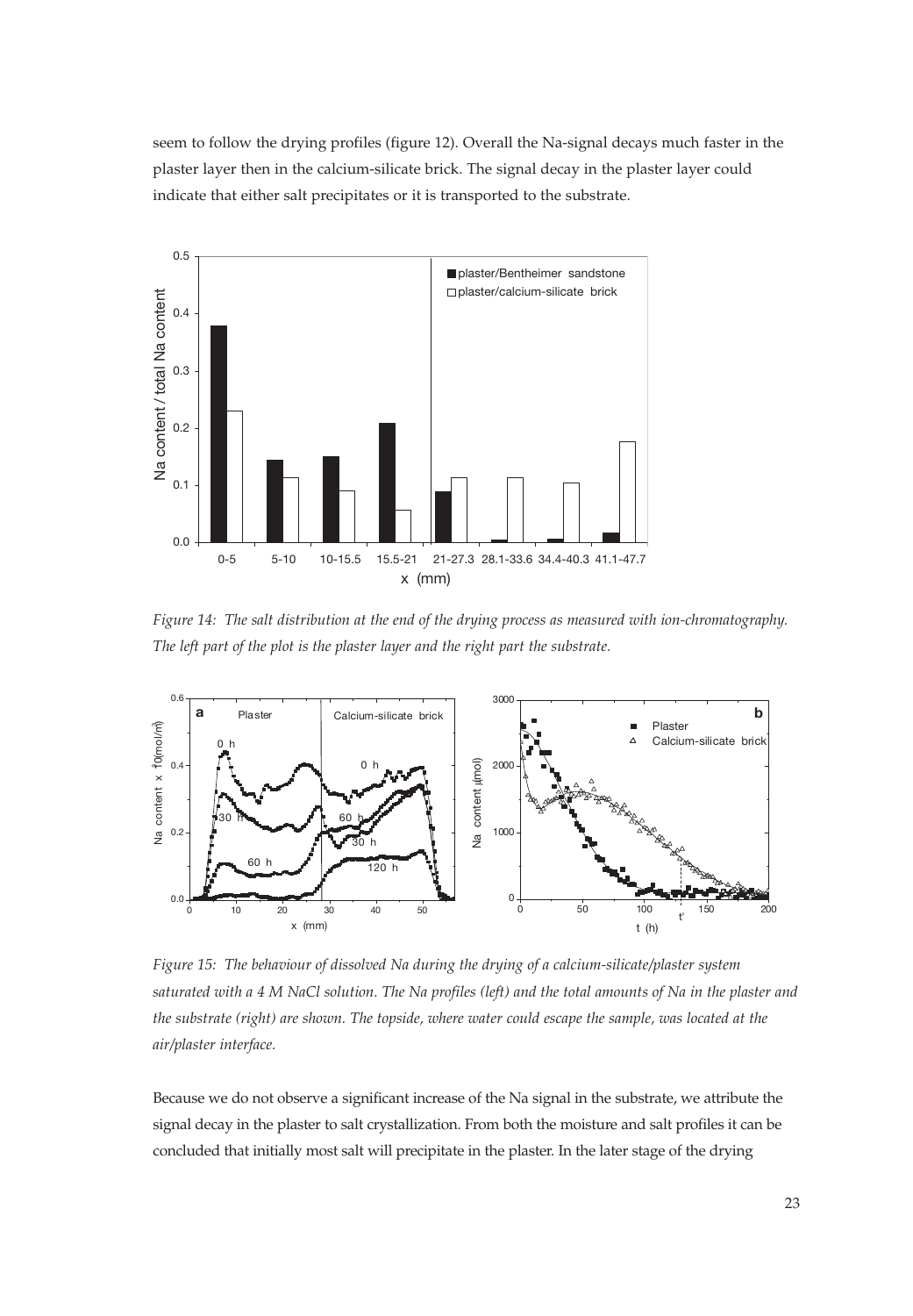process when the plaster layer is nearly dry, salt will precipitate in the calcium-silicate substrate. This is confirmed by IC measurements, see figure 14. Salt has crystallized everywhere in the sample. Both the NMR and IC measurements indicate that the drying process determines the process of salt accumulation. When a substrate has wider pores then the plaster (B system), the substrate will dry out first and nearly all salt will precipitate in the plaster near the external surface. When the substrate has a significant amount of small pores, the plaster will be dry first. In this case salt crystals will form both in the plaster and the substrate.

# **6 Two plaster layers on a substrate – experiments**

#### *6.1 Accumulating plasters – the concept*

Two main categories of the salt resistant plasters exist: transporting and accumulating plasters [12]. Generally, the accumulating type is achieved by applying a water repellent agent on the finishing plaster layer. It prevents water and salt penetration into the surface layer and salt accumulates in the base layer of the plaster near to the substrate. The base layer should have a big porosity, allowing salts to crystallize without causing damages. In the present research we investigate if plaster without a water repellent additive but with two layers having different pore sizes could behave as accumulating system. The idea behind this concept is based on drying theory, in which the moisture transport is related to the capillary pressure and the pore sizes of the materials. Generally, moisture and therefore salt will remain in the material with the smallest pores. Therefore, an accumulating plaster could be made by using a base plaster layer with pore sizes an order of magnitude smaller than the pore sizes of the surface plaster layer and the substrate. First, we discuss a few predictions done with the help of the IP model. Secondly, we present results of NMR measurements on these type of systems.

#### *6.2 Model predictions*

In principle three extreme cases can be distinguished: the widest pores are either in the top layer, base layer or substrate. In fact the last case has been discussed in section 5.1.2. From that discussion we can already conclude that these system will never be able to act as an accumulating system. All salts present in the substrate will be transported towards the top layer. Calculations have been performed with the same algorithms as used in our plaster/substrate study; for a description of the model we refer to section 3. Simulations were performed up to the point where the system no longer contains a sample-spanning network of water, the fragmentation point FP.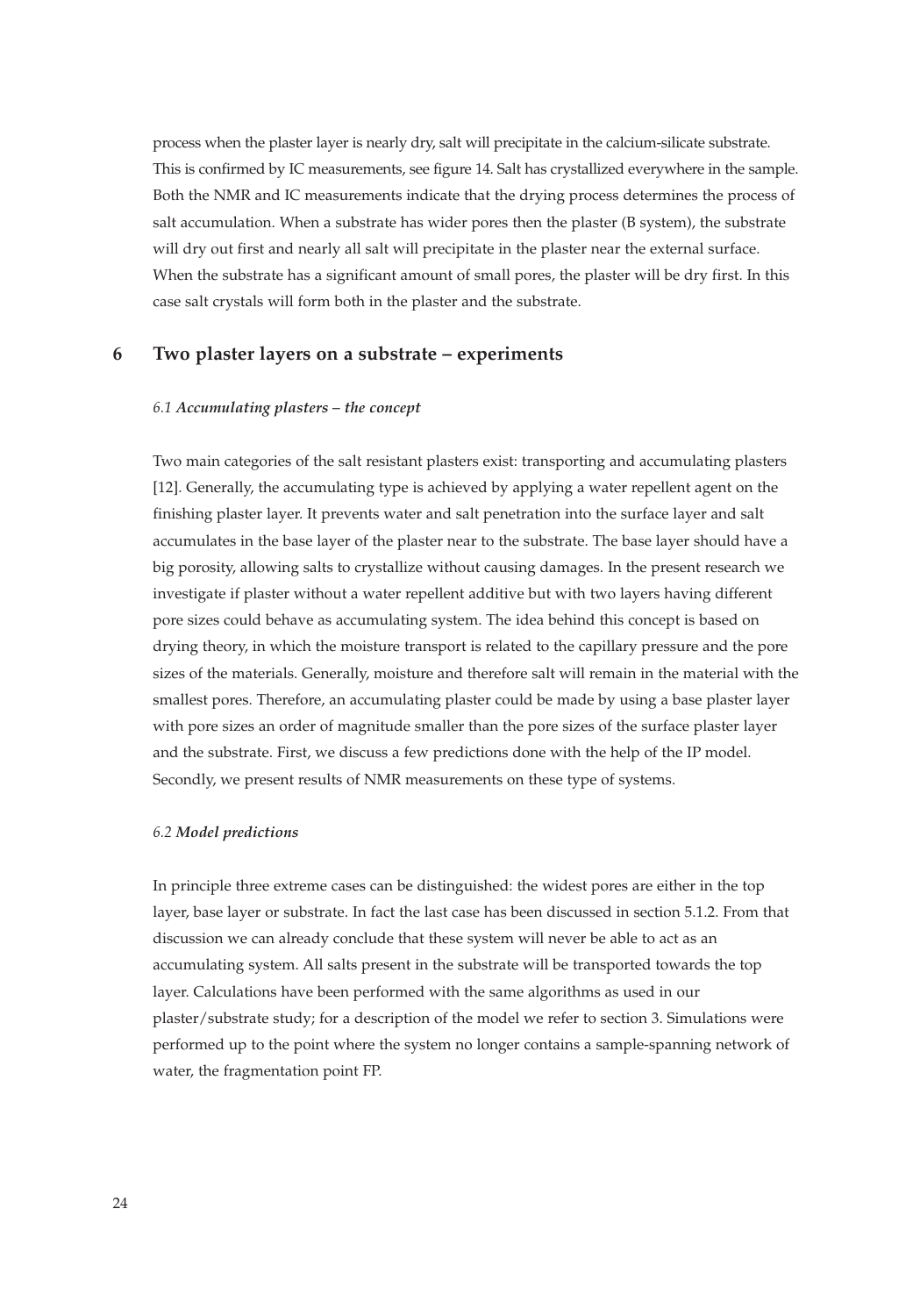

*Figure 16: Saturation profiles during drying as calculated with an IP model in a system with two plaster layers on top of substrate. The x-coordinate refers to a node in the network. The base layer has the widest pores. Profiles are shown for different percentages empty pores: 1, 10, 20 and 24%.*

First we have studied a system in which the widest pores are in the base layer of the system. Saturation profiles are plotted in figure 16. The system behaves as expected: air first invades pores in the central layer, which have the lowest capillary pressure to resist, see equation 3. We expect that in this system salts present in the substrate will remain in the substrate. Due to the fact that the central layer dries out first until the fragmentation point, there is no hydraulic contact between substrate and the plasters layers in the rest of the drying process. We have also studied a system in which the widest pores are located in the top layer, see figure 17. Here we observe that first the top layer dries out. This has important implications for the salt present in the substrate. Depending on the difference in pore sizes between the base layer and the substrate salt either accumulates in the base layer or stays in the substrate. This suggests that the ideal accumulating systems should obey the following relation:

$$
R_{base} < R_{substate} < R_{top} \tag{9}
$$

When this relation is satisfied most salt present in the substrate will end up in the base layer.

#### *6.3 Experimental results*

#### *6.3.1 Materials*

Two systems have been made, which are identical except for the top layer, see figure 7. In both systems the substrate is Bentheimer sandstone and the base-layer is a lime/cement plaster. On one system a gypsum layer has been applied (IV). The other system was covered with a coarse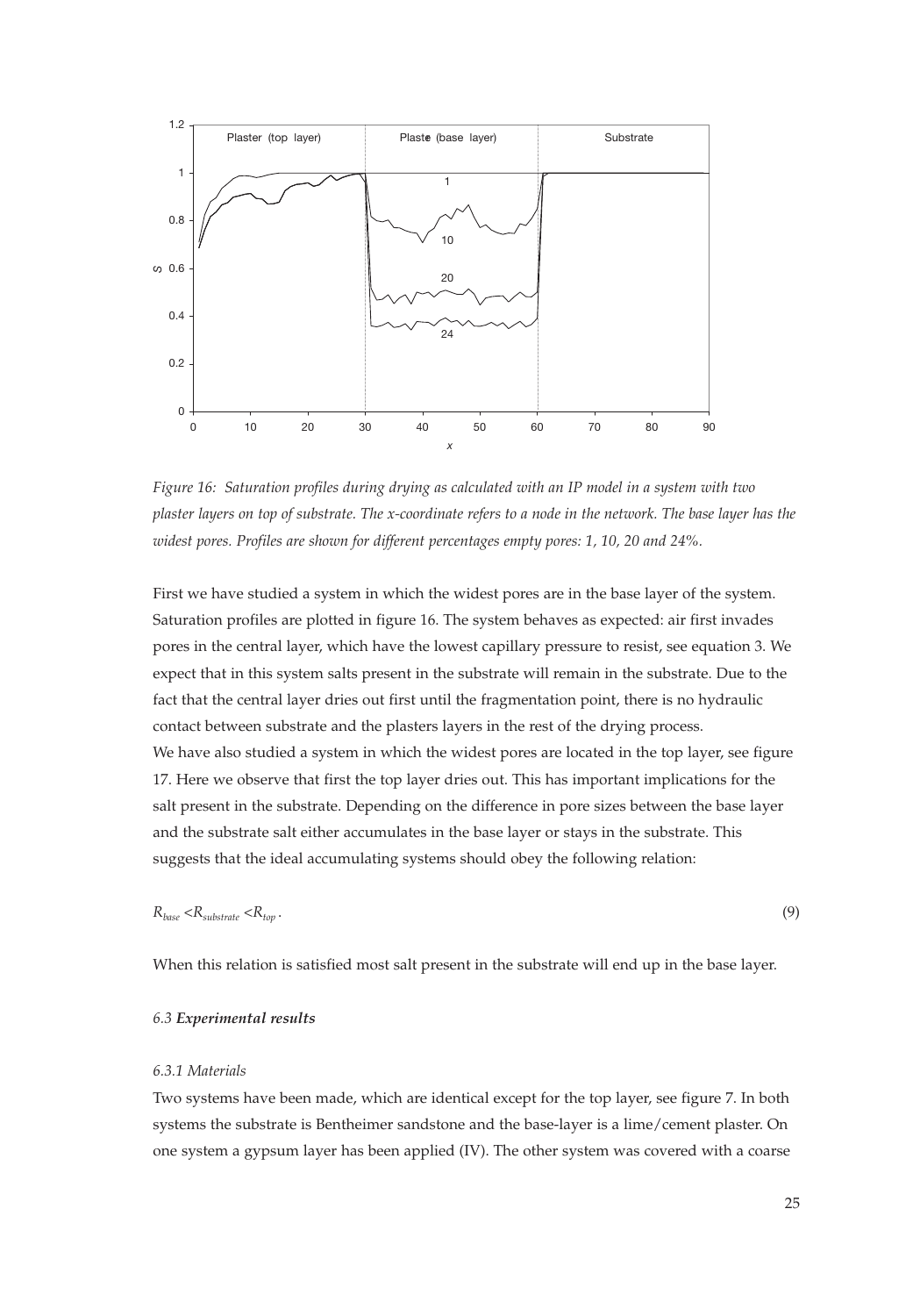layer of pointing mortar (III). Both systems are of little practical value, but may have the right drying behaviour. In the remainder of this report we will refer to both systems as the gypsum and pointing mortar systems.



*Figure 17: Saturation profiles during drying as calculated with an IP model in a system with two plaster layers on top of substrate. The x-coordinate refers to a node in the network. The top layer has the widest pores. Profiles are shown for different percentages empty pores: 1, 10, 20 and 22%.*

Sample III

Substrate: Bentheimer sandstone Base layer: Lime / Cement Top layer:Pointing mortar

Sample IV

Substrate: Bentheimer sandstone Base layer: Lime / Cement Top layer: Gypsum

#### *6.3.2 Pointing mortar as top layer*

Although, a pointing mortar is useless as a plaster material it at least helps us to test the concept of an accumulating plaster, because the condition 9 is satisfied. Drying experiments have been performed on a sample saturated with pure water. In figure 18 the water profiles are shown. The drying behaviour is as expected: the top layer quickly dries out first. Then the substrate starts to dry. When the substrate is nearly dry, the base-layer starts drying.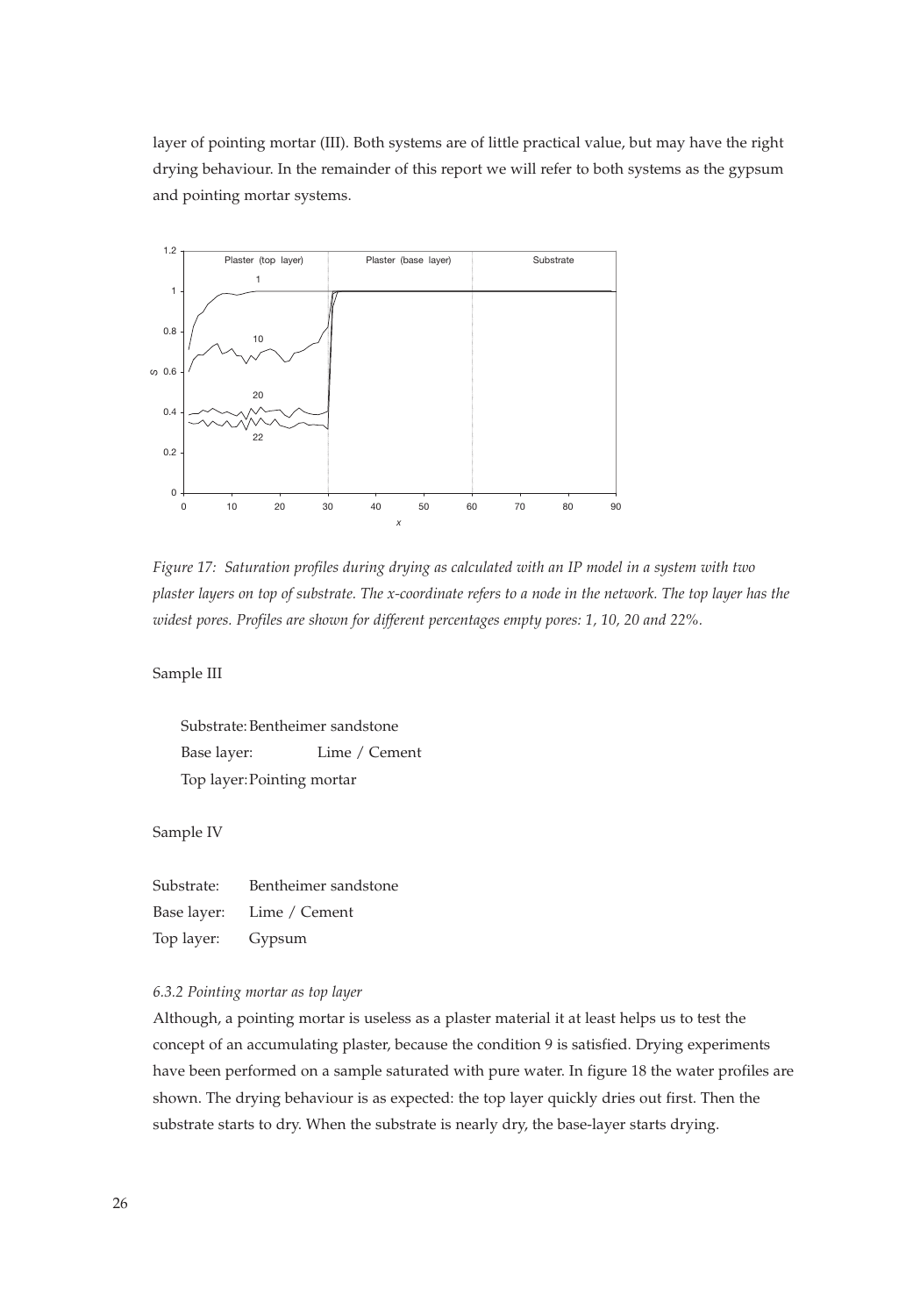

*Figure 18: Water profiles during drying of a system with pointing mortar as the top-layer that was saturated with pure water. The top-layer is located at x = 4 mm.*



*Figure 19: Water profiles during drying of a system with pointing mortar as the top-layer that was saturated with 4 M NaCl solution. The top-layer is located at x = 4 mm.*

We have also performed drying experiments on the same sample but now it was saturated with a 4 M NaCl solution instead off pure water. Drying profiles are shown in figure 19. The drying behaviour significantly modified by the presence of salt. The most remarkable feature is the fact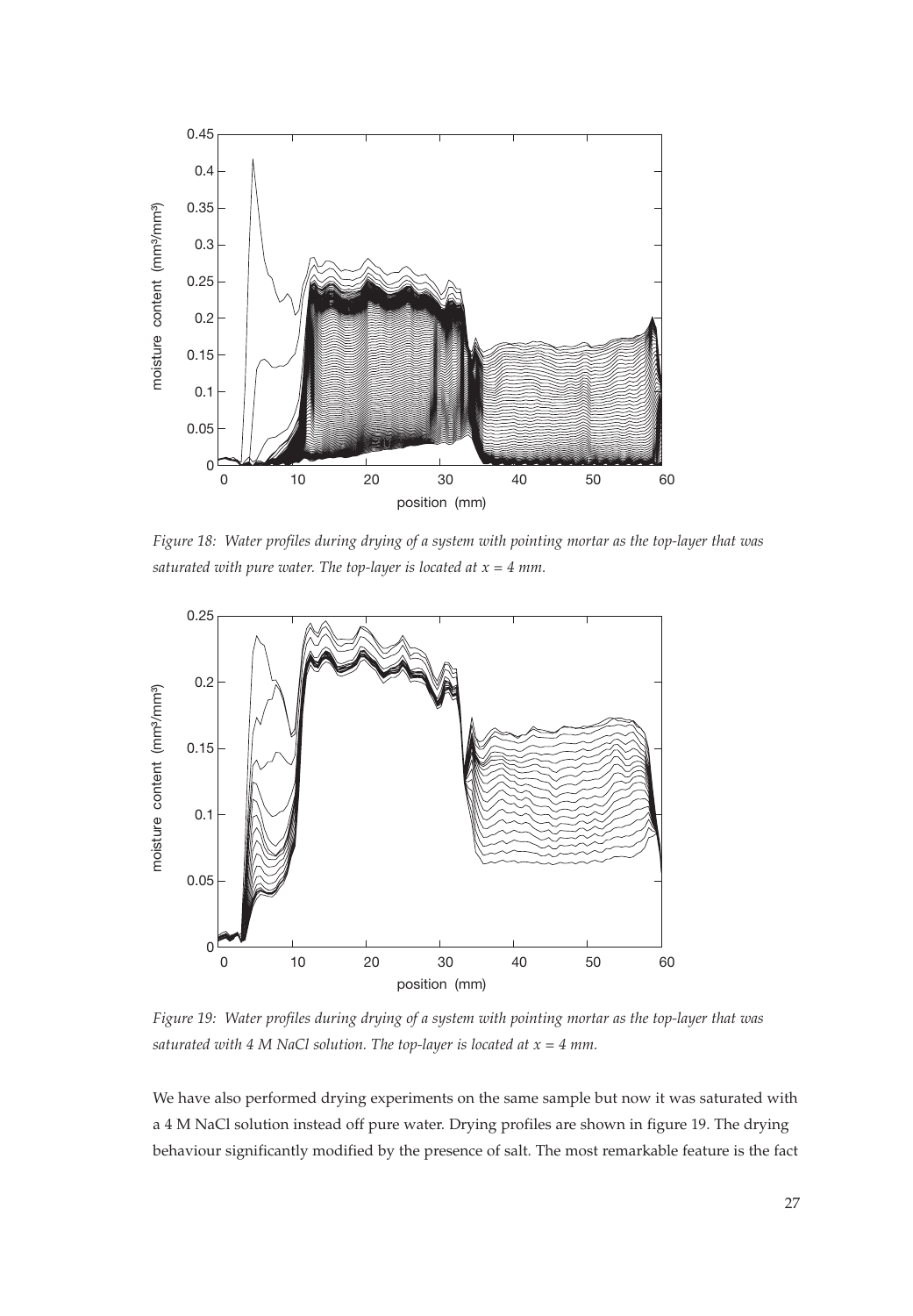that the salt changes the drying of the top-layer. As in the absence of salt (figure 18) the toplayer quickly dries in the beginning of the process. However, the drying of this top-layer significantly slows down at a certain moment. As a result, the top-layer still contains a reasonable amount of moisture when the substrate starts to dry.

This will have important consequences for the accumulation capabilities of this system. Due to the presence of salt the drying properties of the top-layer are modified such that hydraulic contact between the external surface and important parts of the system is established during a long period. Due to this hydraulic contact salts easily migrate to the external surface and will accumulate at the outer surface of the system. This has important implications for our application. It seems that salt is able to modify the properties of the system such that pore-size differences no longer determine the complete process. Therefore, we conclude that it is not possible to make a salt-accumulating system purely based on contrasts in the pore-sizes between the different layers.

## *6.3.3 Gypsum as top layer*

Drying experiments have been performed on a sample saturated with pure water. In figure 20 the water profiles are shown. The top-layer and the substrate dry more or less simultaneously. The base-layer is still wet when the top-layer and the substrate are nearly dry. Already on the basis of this drying behaviour it can be argued that the system will not have very good accumulating properties. In the case of the pointing mortar (section 3.1) the drying of the substrate and the top-layer did not occur simultaneously and the top-layer dried out first. This is not the case in this particular sample.

We have also performed drying experiments on the same sample but now the sample was saturated with a 4 M NaCl solution instead off pure water. Drying profiles are shown in figure 21. The drying behaviour is significantly modified by the presence of salt. The most remarkable feature is the fact that salt changes the drying of the top-layer. As in the absence of salt (figure 20) the top-layer and substrate dry simultaneously in the early stages of the drying process. However, the drying of this top-layer significantly slows down at a certain stage. As a result, the top-layer still contains a reasonable amount of moisture when the substrate is nearly dry. Already on the basis of the drying behaviour in the absence of salt we argued that this system could not have very good accumulating properties. The salt seems to worsen it even more. The properties of the top-layer are modified such that hydraulic contact between the external surface and important parts of the system is established during a long period.

Due to this hydraulic contact salts easily migrate to the external surface and will accumulate at the outer surface of the system. This has important implications with respect to our application. It seems that salt is able to modify the properties of the system such that pore-size differences no longer determine the complete process. Again we conclude that it is not possible to make a saltaccumulating system purely based on contrasts in the pore-sizes between the different layers.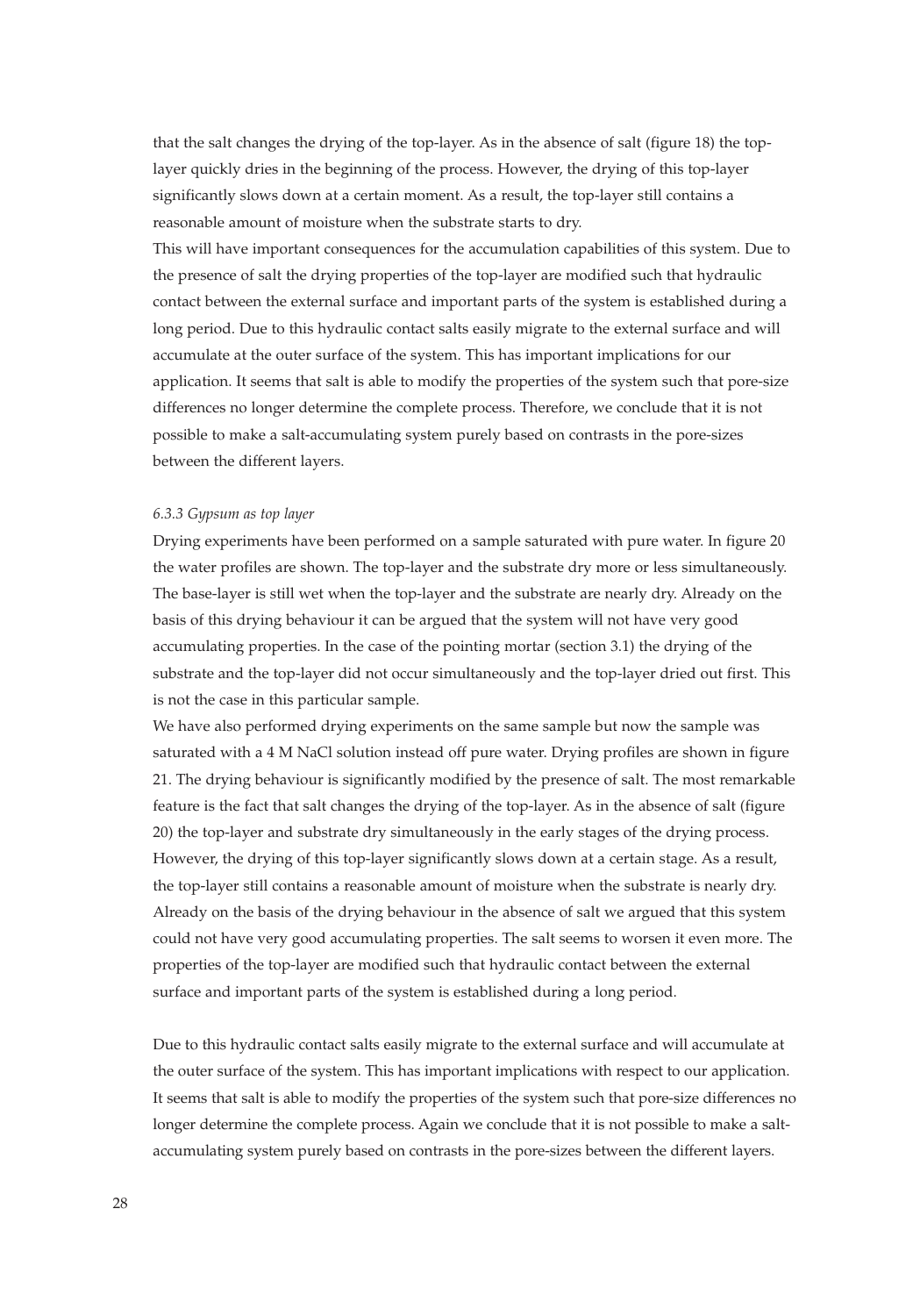

*Figure 20: Water profiles during drying of a system with gypsum as the top-layer that was saturated with pure water. The top-layer is located at x = 3 mm.*

# **7 Conclusions**

- A. In this study we have shown that the transport and accumulation of salt is not a material property of the plaster. This process is strongly influenced by the properties of the underlying substrate. Therefore, the performance of a plaster should always be evaluated together with the substrate of interest.
- B. When a plaster is applied on a stone with wider pores than the plaster, salts will accumulate in the plaster (especially close to the plaster/air interface). This is due to the fact that first the stone dries out. Along with the water most salt is transported from the substrate to the plaster. In the case that a plaster is applied on a stone with a significant fraction of smaller pores than the plaster, salt crystals will be distributed more equally over both layers. First the plaster layer dries out and salts precipitate in this layer. Later the substrate dries and salt crystallizes in this layer.
- C. What accumulation behaviour is preferable is an open issue. From a mechanical point of view it seems to be better to choose for a system that tends to spread out the crystals as much as possible in space, which will avoid stress localization. Following this reasoning a plaster should be chosen that dries faster then the substrate (a CS-type system). However, if avoiding damage on the substrate is the main target, then the substrate should dry faster than the plaster (a B-type system).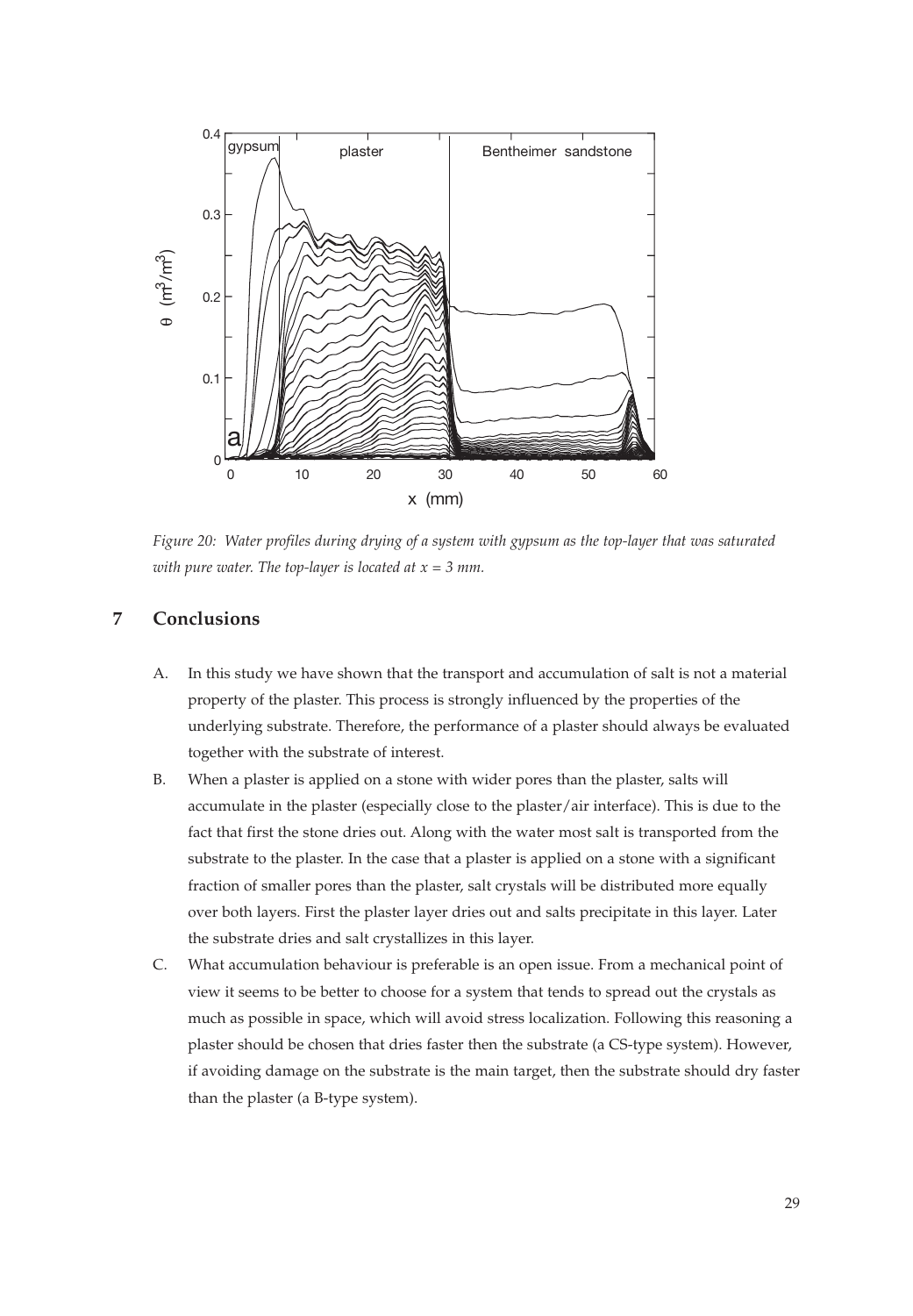

*Figure 21: Water profiles during drying of a system with gypsum as the top-layer that was saturated with 4 M NaCl solution. The top-layer is located at x = 3 mm.*

- D. We have put forward a concept for an accumulating system based on difference in pore sizes. Two plaster layers should be applied on top of a substrate. The base layer should have smaller pores than the substrate. The top layer should have the wider pores than the substrate.
- E. The drying behaviour in the absence of salt of the proposed systems seems to justify the concept.
- F. However, in the presence of salt the drying behaviour of the systems was modified in such way that the accumulating performance of these systems seems to be lower. Salt prevents the top layer to dry out fully. Therefore, these systems still might act as transporting systems.

## *Acknowledgement*

This work was financially supported by the European Union and has been carried out in the COMPASS project. We thank Tomas Wijffels (TNO) for preparing the samples.